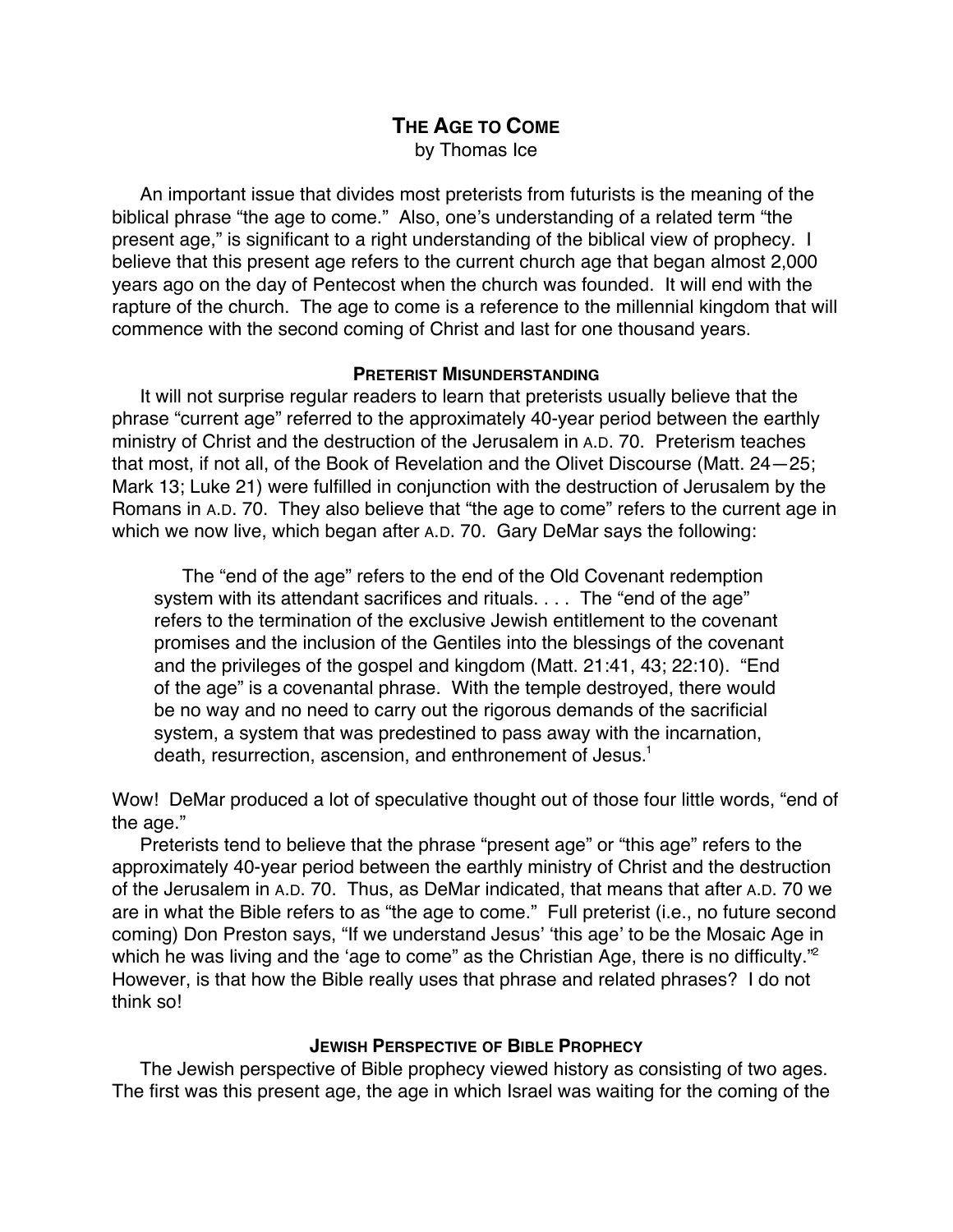Messiah. The second was the age to come, the age in which all promises and covenants would be fulfilled and Israel would enter into her promised blessings as a result of Messiah's coming. The present age would be terminated by the appearance of Messiah, and the coming age would be introduced by His advent. The present age, then, was to end in judgment, and the coming age must be preceded by this devastation.3

The disciples, who were questioning Jesus on the Mount of Olives, linked Christ's words of judgment about the destruction of the present Temple with the invasion of Jerusalem that was predicted by Zechariah. The disciples believed that it would precede the advent of the Messiah.

In Zechariah 14:4 the prophet describes the advent of Messiah to institute His kingdom as follows:

And in that day His feet will stand on the Mount of Olives, which is in front of Jerusalem on the east; and the Mount of Olives will be split in its middle from east to west by a very large valley, so that half of the mountain will move toward the north and the other half toward the south.

This coming was to be preceded by an invasion and capture of Jerusalem (Zech. 12:1- 3; 14:1-3). However, Jerusalem would be delivered by the coming of Messiah from the Mount of Olives (Zech. 14:4-5) and then the glory of the kingdom would be realized (Zech. 14:14-15). This is when the "age to come" would arrive.

#### **CHRIST'S PERSPECTIVE OF BIBLE PROPHECY**

Jesus uses the same vocabulary, in the same way when He says, in Matthew 12:32 "And whoever shall speak a word against the Son of Man, it shall be forgiven him; but whoever shall speak against the Holy Spirit, it shall not be forgiven him, either in this age, or in the age to come." Christ clearly distinguishes between the present age and the age to come. Meyer says of "this age," that it "is the period previous to the coming of the Messiah . . . as Jesus understood it: the time before the second coming."<sup>4</sup> He says of "the age to come," that it is "the period that succeeds the coming of the Messiah ... as Jesus understood it: the time that follows the second coming."<sup>5</sup> Jesus says, in Matthew 13:49 "So it will be at the end of the age; the angels shall come forth, and take out the wicked from among the righteous," as He continues to speak within the contemporary Jewish framework.

The disciples concluded that the judgment Christ had predicted was the one that would terminate this present age. After this judgment Messiah would come to introduce the age to come. Thus they asked their questions that precipitates the Olivet Discourse in Matthew 24:3 "Tell us, when will these things be, and what will be the sign of Your coming, and of the end of the age?" Later, after His resurrection but before His ascension, Jesus gave His disciples the Great Commission and said in Matthew 28:20 "lo, I am with you always, even to the end of the age," continuing to speak within the framework of "this age" and "the age to come."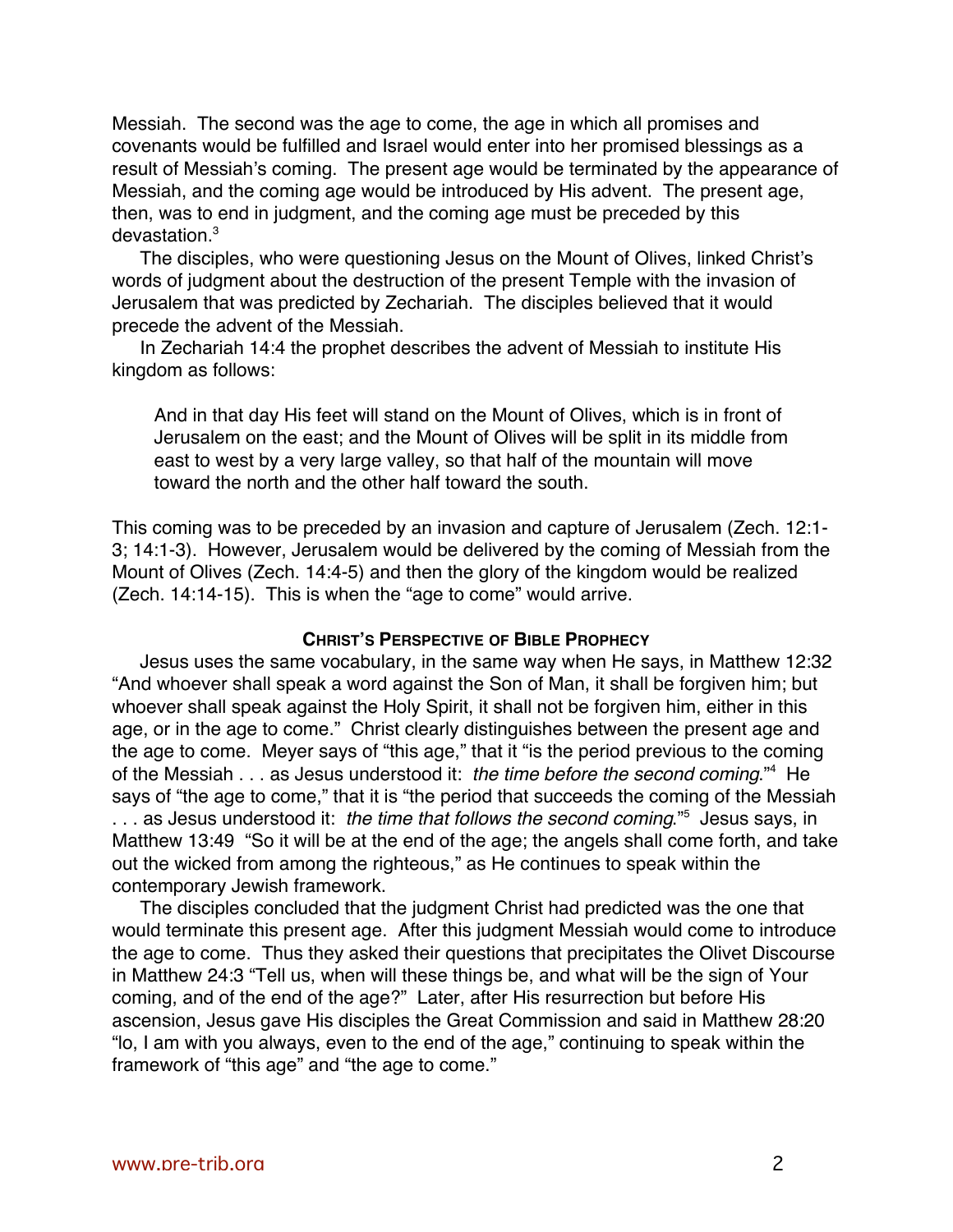### **THE APOSTLE'S PERSPECTIVE OF BIBLE PROPHECY**

The Apostle Paul continues use of the same language when he says in Ephesians 1:21 that New Testament believers have been given a position in Christ "far above all rule and authority and power and dominion, and every name that is named, not only in this age, but also in the one to come." Paul tells us in Galatians 1:4 that Christ "gave Himself for our sins, that He might deliver us out of this present evil age, according to the will of our God and Father." Paul also tells Christians in Titus 2:12 that God's grace instructs "us to deny ungodliness and worldly desires and to live sensibly, righteously and godly in the present age."

Paul's continues to use the phrases "this age" and "the age to come" in the way that Christ used it. Even though Jesus had come, Paul still views the current church age as the time leading up to the coming of the Messiah, thus, we are still in "the present age." This means that the "age to come" has not yet arrived and will come at the second coming, a time which is still in our own day a future event.

Even after a post-resurrection, 40-day period of instruction by Christ to the disciples "of the things concerning the kingdom of God" they ask Jesus in Acts 1:6 "Lord, is it at this time You are restoring the kingdom to Israel?" Jesus did not rebuke or correct the nature of their question as illegitimate, instead He said, "It is not for you to know times or epochs which the Father has fixed by His own authority." This clearly implies that there will be a future kingdom, as they thought, . . . but not yet. The kingdom is a reference to the age to come. Our Lord tells His disciples to go preach the gospel throughout the world.

In Acts 3, Peter is preaching the gospel to Israel and says in 3:17 that his Jewish brethren and their rulers "acted in ignorance." The he says the following:

But the things which God announced beforehand by the mouth of all the prophets, that His Christ should suffer, He has thus fulfilled. Repent therefore and return, that your sins may be wiped away, in order that times of refreshing may come from the presence of the Lord; and that He may send Jesus, the Christ appointed for you, whom heaven must receive until the period of restoration of all things about which God spoke by the mouth of His holy prophets from ancient time.

In a similar vein, we see in Acts 15 that James says to the Jerusalem Council:

And after they had stopped speaking, James answered, saying, "Brethren, listen to me. Simeon has related how God first concerned Himself about taking from among the Gentiles a people for His name. And with this the words of the Prophets agree, just as it is written, "after these things I will return, and I will rebuild the tabernacle of David which has fallen, and I will rebuild its ruins, and I will restore it, in order that the rest of mankind may seek the Lord, and all the Gentiles who are called by My name."